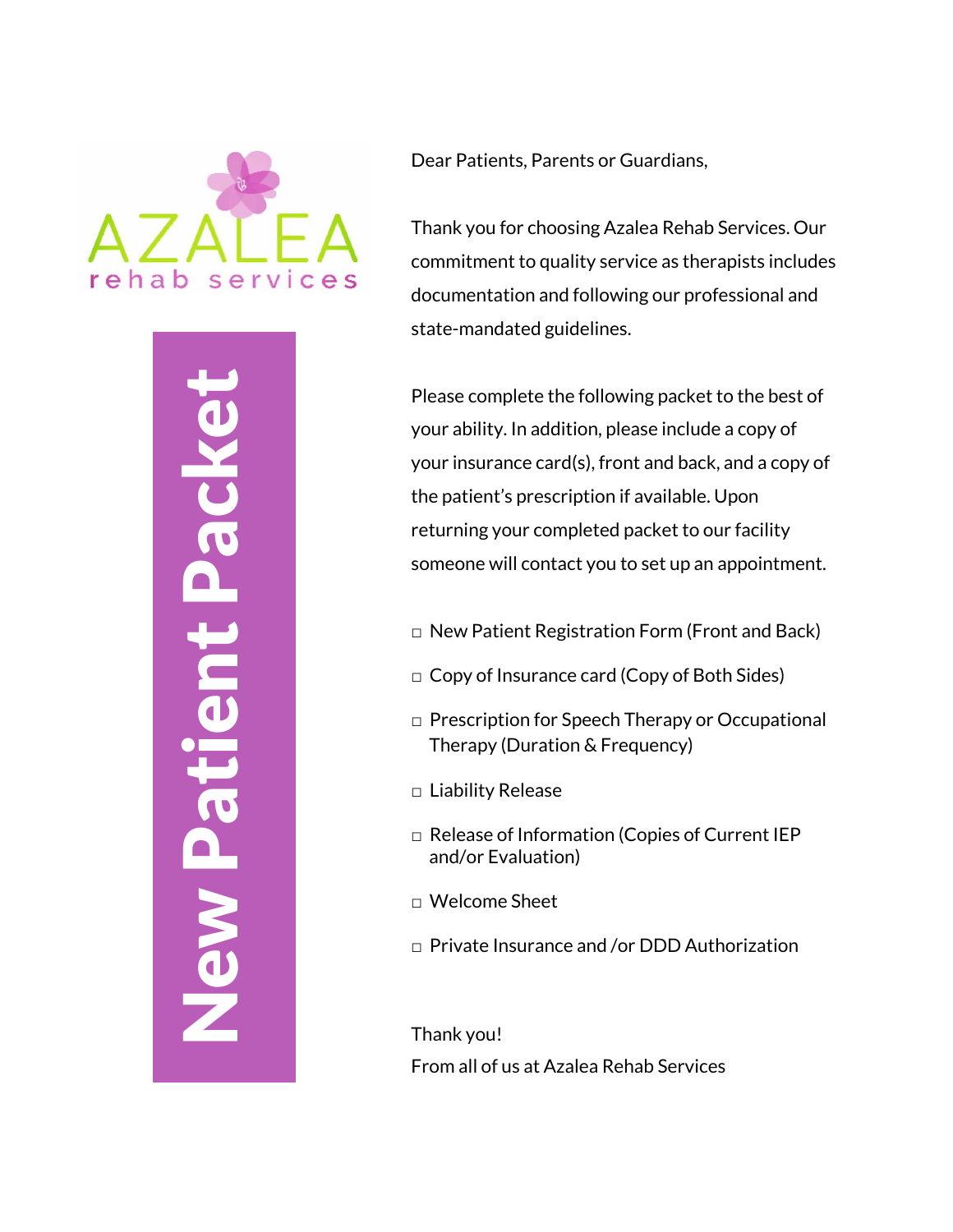

## **Adult Form**

# Case History

| Patient's Name                                  |           | Date of Birth                  |  |
|-------------------------------------------------|-----------|--------------------------------|--|
| Address                                         |           |                                |  |
| City                                            |           | Zip Code                       |  |
| Spouse (if applicable)                          |           |                                |  |
| Home phone                                      |           | <b>Work Phone</b>              |  |
| Cell Phone                                      |           | Other Phone                    |  |
| <b>Emergency Contact Name</b>                   |           | <b>Emergency Contact Phone</b> |  |
| Physician's Name                                |           |                                |  |
| Physician's Address                             |           |                                |  |
| Physician's Phone Number                        |           | Physician's Fax Number         |  |
| Insurance                                       |           |                                |  |
| Insurance Address and Phone                     |           |                                |  |
| Co-Pay                                          | Member ID | Group Number                   |  |
| Name and DOB of Insured (if other than patient) |           |                                |  |
| Referred By                                     |           |                                |  |
| When was the problem first noticed? By whom?    |           |                                |  |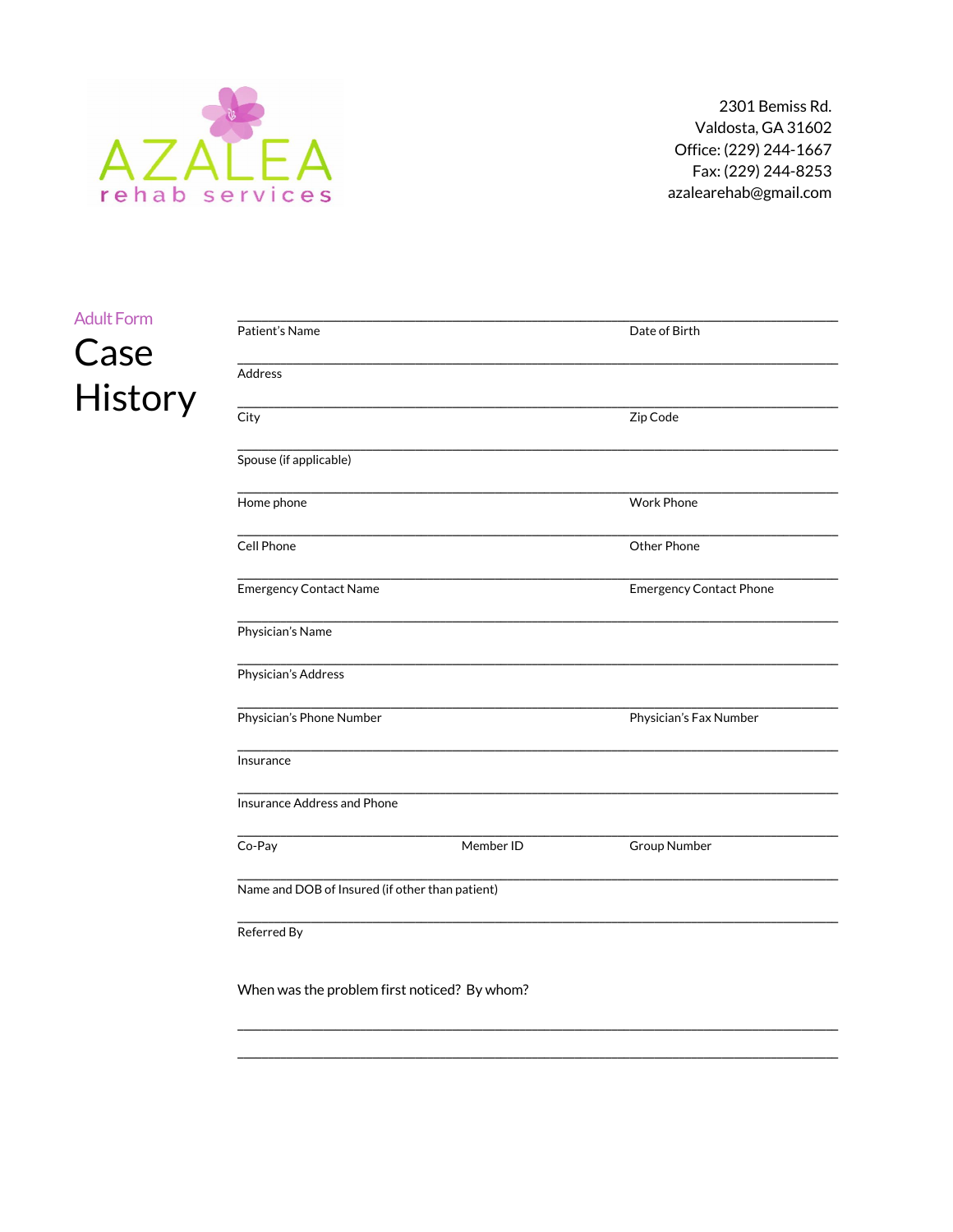

Are there any other speech, language, or hearing problems in your family? Are there any other fine motor problems in your family? If so, please describe.

\_\_\_\_\_\_\_\_\_\_\_\_\_\_\_\_\_\_\_\_\_\_\_\_\_\_\_\_\_\_\_\_\_\_\_\_\_\_\_\_\_\_\_\_\_\_\_\_\_\_\_\_\_\_\_\_\_\_\_\_\_\_\_\_\_\_\_\_\_\_\_\_\_\_\_\_\_\_\_\_\_\_\_\_\_\_\_\_\_\_\_\_\_\_\_\_\_\_ \_\_\_\_\_\_\_\_\_\_\_\_\_\_\_\_\_\_\_\_\_\_\_\_\_\_\_\_\_\_\_\_\_\_\_\_\_\_\_\_\_\_\_\_\_\_\_\_\_\_\_\_\_\_\_\_\_\_\_\_\_\_\_\_\_\_\_\_\_\_\_\_\_\_\_\_\_\_\_\_\_\_\_\_\_\_\_\_\_\_\_\_\_\_\_\_\_\_

| <b>Adult Form</b><br>Medical |                                                                  | Please list any Specialists/Physicians that you visit for care.                                                                                                                                                                |  |
|------------------------------|------------------------------------------------------------------|--------------------------------------------------------------------------------------------------------------------------------------------------------------------------------------------------------------------------------|--|
| <b>History</b>               | Illnesses, Injuries, Operations (Date, Severity, Complications): |                                                                                                                                                                                                                                |  |
|                              |                                                                  |                                                                                                                                                                                                                                |  |
|                              | Hearing Test Date:                                               |                                                                                                                                                                                                                                |  |
|                              | Vision Test Date: ________________                               | Results: The contract of the contract of the contract of the contract of the contract of the contract of the contract of the contract of the contract of the contract of the contract of the contract of the contract of the c |  |
|                              |                                                                  | Allergies: the contract of the contract of the contract of the contract of the contract of the contract of the contract of the contract of the contract of the contract of the contract of the contract of the contract of the |  |

|                                                   | Hearing Test Date:                    |                   |                                                                                  |                                       |
|---------------------------------------------------|---------------------------------------|-------------------|----------------------------------------------------------------------------------|---------------------------------------|
|                                                   |                                       |                   | Vision Test Date: __________________________Results:____________________________ |                                       |
|                                                   |                                       |                   |                                                                                  |                                       |
|                                                   |                                       |                   |                                                                                  |                                       |
|                                                   |                                       |                   |                                                                                  |                                       |
|                                                   |                                       |                   |                                                                                  |                                       |
|                                                   |                                       |                   |                                                                                  |                                       |
| Difficulty you experience (check all that apply): |                                       |                   |                                                                                  |                                       |
| $\square$ Swallowing                              | $\square$ Voice                       | $\square$ Hearing | $\square$ Speaking                                                               | $\Box$ Understanding<br><b>Others</b> |
| $\square$ Memory                                  | $\Box$ Word finding $\Box$ Stuttering |                   | $\Box$ Performing<br>Daily Routines                                              | □ Daily Self-<br>Maintenance          |
| Other:                                            |                                       |                   |                                                                                  |                                       |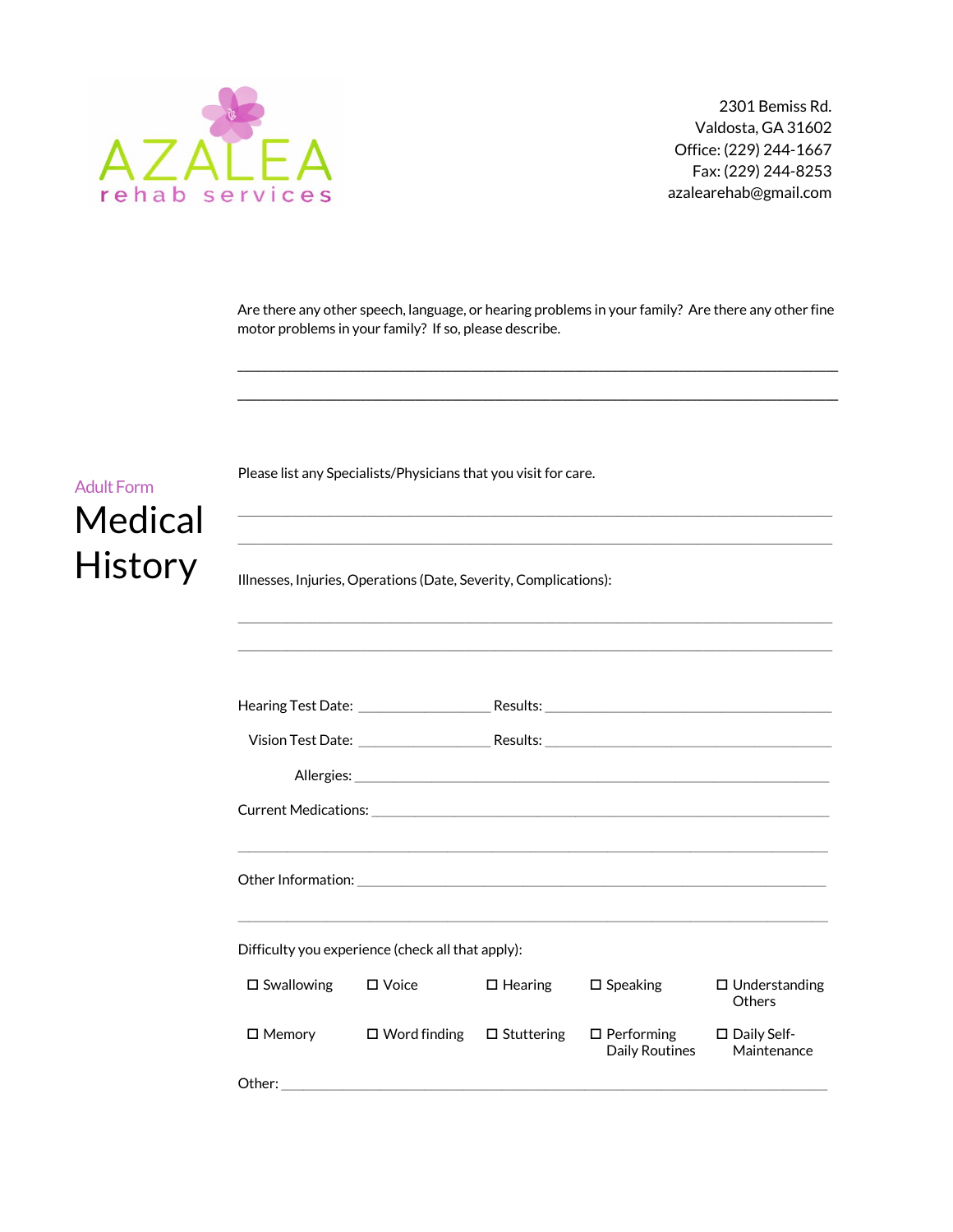

| Onset date (when the problem first began):                                                                       |                        |
|------------------------------------------------------------------------------------------------------------------|------------------------|
|                                                                                                                  |                        |
|                                                                                                                  |                        |
|                                                                                                                  |                        |
|                                                                                                                  |                        |
| Have you had therapy previously: Yes / No                                                                        |                        |
| Location                                                                                                         | Date(s)                |
| Do you have any adaptive equipment (brace, walker, wheelchair, special cup for drinking,<br>electrolarynx, etc): |                        |
| Other (Please include any other information you feel would help us better understand your                        |                        |
| difficulties):                                                                                                   |                        |
| Person completing form                                                                                           | Relationship to client |
| Signature                                                                                                        | Date                   |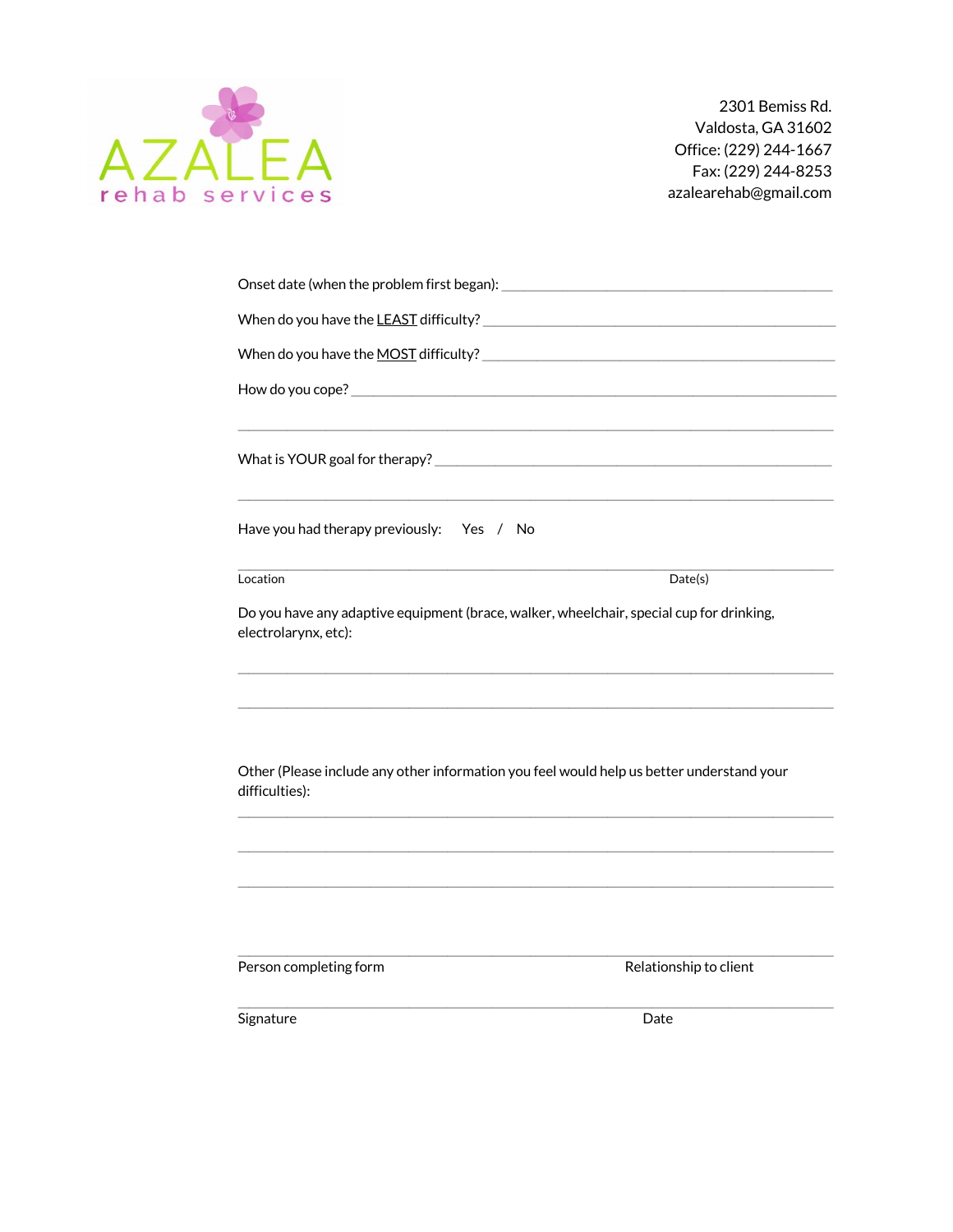

#### Please list your medication information below.

| Medication: Prescription, Over<br>the Counter, Vitamins, Herbals,<br><b>Dietary Supplements</b> | Dosage | Frequency<br>(times per day) | Route<br>(Oral, Injectable, Transdermal,<br>Inhale) Patients with<br>Medicare must complete | Reason<br>for<br>Medication |
|-------------------------------------------------------------------------------------------------|--------|------------------------------|---------------------------------------------------------------------------------------------|-----------------------------|
|                                                                                                 |        |                              |                                                                                             |                             |
|                                                                                                 |        |                              |                                                                                             |                             |
|                                                                                                 |        |                              |                                                                                             |                             |
|                                                                                                 |        |                              |                                                                                             |                             |
|                                                                                                 |        |                              |                                                                                             |                             |
|                                                                                                 |        |                              |                                                                                             |                             |
|                                                                                                 |        |                              |                                                                                             |                             |

Please describe your smoking history.

- $\square$  I am a current smoker, and I smoke  $\_\_\_\_\_\_\_\_\$  packs per day.
- o I am a former smoker, and I quit on \_\_\_\_\_\_\_ /\_\_\_\_\_\_\_ / \_\_\_\_\_\_.
- $\Box$  I have never smoked.

 $\mathcal{L}_\text{max}$  and the set of the set of the set of the set of the set of the set of the set of the set of the set of the set of the set of the set of the set of the set of the set of the set of the set of the set of the s

1. Do you have difficulty expressing your wants and needs? If yes, please explain.

 $\Box$ 

## Adult Form Speech & Language Skills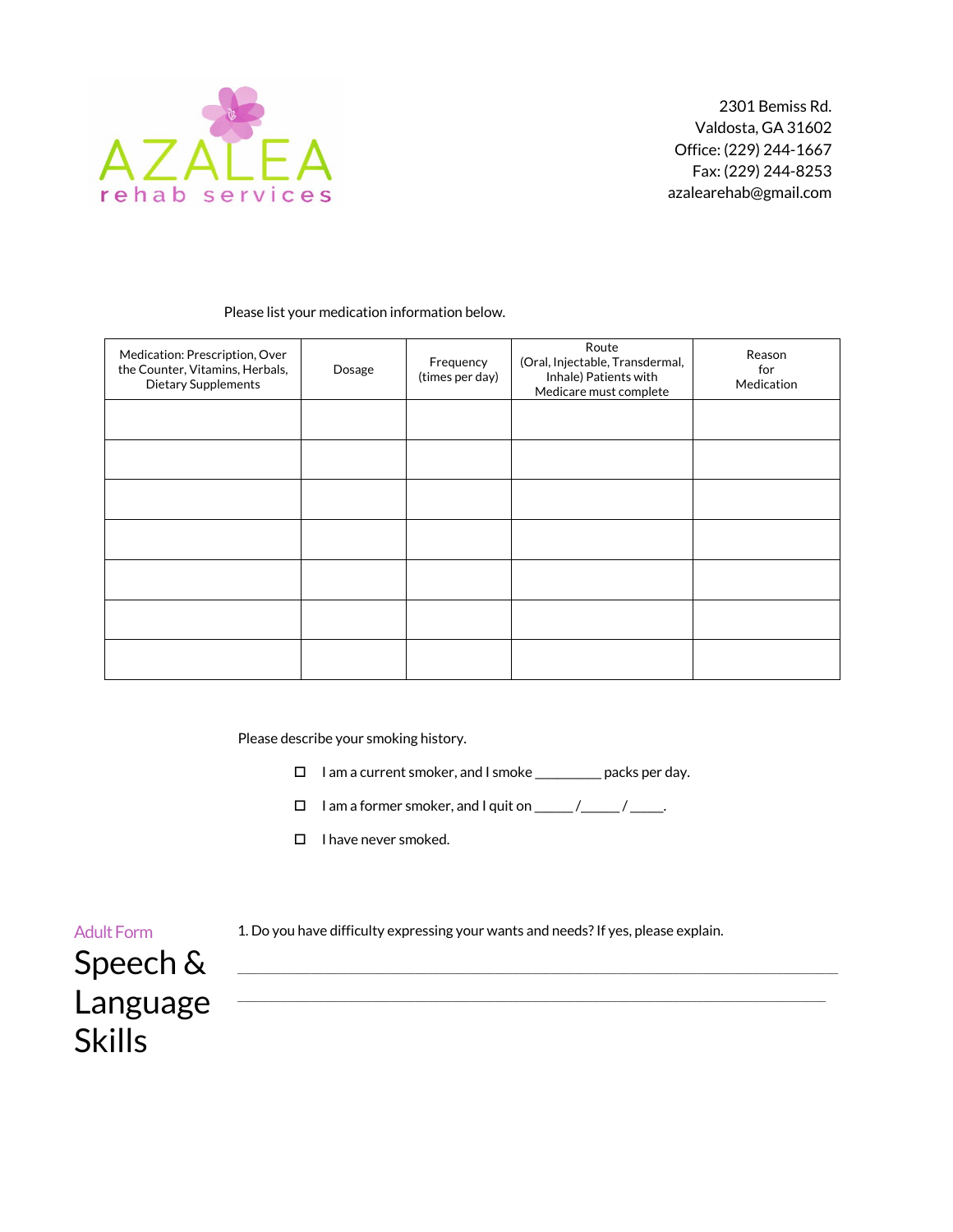

2. Do others find you difficult to understand? If yes, please explain.

3. Do you find it hard to understand others? If yes, please explain.

4. Do you have short-term and/or long-term memory difficulties? If yes, please explain.

 $\_$  ,  $\_$  ,  $\_$  ,  $\_$  ,  $\_$  ,  $\_$  ,  $\_$  ,  $\_$  ,  $\_$  ,  $\_$  ,  $\_$  ,  $\_$  ,  $\_$  ,  $\_$  ,  $\_$  ,  $\_$  ,  $\_$  ,  $\_$  ,  $\_$  ,  $\_$  ,  $\_$  ,  $\_$  ,  $\_$  ,  $\_$  ,  $\_$  ,  $\_$  ,  $\_$  ,  $\_$  ,  $\_$  ,  $\_$  ,  $\_$  ,  $\_$  ,  $\_$  ,  $\_$  ,  $\_$  ,  $\_$  ,  $\_$  ,  $\_$  ,  $\_$  ,  $\_$  ,  $\_$  ,  $\_$  ,  $\_$  ,  $\_$  ,  $\_$  ,  $\_$  ,  $\_$  ,  $\_$  ,  $\_$  ,  $\_$  ,  $\_$  ,  $\_$  ,  $\_$  ,  $\_$  ,  $\_$  ,  $\_$  ,  $\_$  ,  $\_$  ,  $\_$  ,  $\_$  ,  $\_$  ,  $\_$  ,  $\_$  ,  $\_$  ,  $\_$  ,  $\_$  ,  $\_$  ,  $\_$  ,  $\_$  ,  $\_$  ,  $\_$  ,  $\_$  ,  $\_$  ,  $\_$  ,

 $\_$  ,  $\_$  ,  $\_$  ,  $\_$  ,  $\_$  ,  $\_$  ,  $\_$  ,  $\_$  ,  $\_$  ,  $\_$  ,  $\_$  ,  $\_$  ,  $\_$  ,  $\_$  ,  $\_$  ,  $\_$  ,  $\_$  ,  $\_$  ,  $\_$  ,  $\_$  $\_$  ,  $\_$  ,  $\_$  ,  $\_$  ,  $\_$  ,  $\_$  ,  $\_$  ,  $\_$  ,  $\_$  ,  $\_$  ,  $\_$  ,  $\_$  ,  $\_$  ,  $\_$  ,  $\_$  ,  $\_$  ,  $\_$  ,  $\_$  ,  $\_$  ,  $\_$ 

 $\_$  ,  $\_$  ,  $\_$  ,  $\_$  ,  $\_$  ,  $\_$  ,  $\_$  ,  $\_$  ,  $\_$  ,  $\_$  ,  $\_$  ,  $\_$  ,  $\_$  ,  $\_$  ,  $\_$  ,  $\_$  ,  $\_$  ,  $\_$  ,  $\_$  ,  $\_$  $\_$  ,  $\_$  ,  $\_$  ,  $\_$  ,  $\_$  ,  $\_$  ,  $\_$  ,  $\_$  ,  $\_$  ,  $\_$  ,  $\_$  ,  $\_$  ,  $\_$  ,  $\_$  ,  $\_$  ,  $\_$  ,  $\_$  ,  $\_$  ,  $\_$  ,  $\_$  ,  $\_$  ,  $\_$  ,  $\_$  ,  $\_$  ,  $\_$  ,  $\_$  ,  $\_$  ,  $\_$  ,  $\_$  ,  $\_$  ,  $\_$  ,  $\_$  ,  $\_$  ,  $\_$  ,  $\_$  ,  $\_$  ,  $\_$  ,

\_\_\_\_\_\_\_\_\_\_\_\_\_\_\_\_\_\_\_\_\_\_\_\_\_\_\_\_\_\_\_\_\_\_\_\_\_\_\_\_\_\_\_\_\_\_\_\_\_\_\_\_\_\_\_\_\_\_\_\_\_\_\_\_\_\_\_\_\_\_\_\_\_\_\_\_\_\_\_\_\_\_\_\_\_\_\_\_\_\_\_\_\_\_\_\_\_\_ \_\_\_\_\_\_\_\_\_\_\_\_\_\_\_\_\_\_\_\_\_\_\_\_\_\_\_\_\_\_\_\_\_\_\_\_\_\_\_\_\_\_\_\_\_\_\_\_\_\_\_\_\_\_\_\_\_\_\_\_\_\_\_\_\_\_\_\_\_\_\_\_\_\_\_\_\_\_\_\_\_\_\_\_\_\_\_\_\_\_\_\_\_\_\_\_

5. Is word-finding difficult (remembering names of objects/people)? If yes, please explain

6. Do you have difficulty with reading or writing? If yes, please explain.

7. Has there been any change to your voice (hoarse, breathy, loss of volume)? If yes, please explain.

 $\_$  ,  $\_$  ,  $\_$  ,  $\_$  ,  $\_$  ,  $\_$  ,  $\_$  ,  $\_$  ,  $\_$  ,  $\_$  ,  $\_$  ,  $\_$  ,  $\_$  ,  $\_$  ,  $\_$  ,  $\_$  ,  $\_$  ,  $\_$  ,  $\_$  ,  $\_$  ,  $\_$  ,  $\_$  ,  $\_$  ,  $\_$  ,  $\_$  ,  $\_$  ,  $\_$  ,  $\_$  ,  $\_$  ,  $\_$  ,  $\_$  ,  $\_$  ,  $\_$  ,  $\_$  ,  $\_$  ,  $\_$  ,  $\_$  ,  $\_$  ,  $\_$  ,  $\_$  ,  $\_$  ,  $\_$  ,  $\_$  ,  $\_$  ,  $\_$  ,  $\_$  ,  $\_$  ,  $\_$  ,  $\_$  ,  $\_$  ,  $\_$  ,  $\_$  ,  $\_$  ,  $\_$  ,  $\_$  ,  $\_$  ,  $\_$  ,  $\_$  ,  $\_$  ,  $\_$  ,  $\_$  ,  $\_$  ,  $\_$  ,  $\_$  ,  $\_$  ,  $\_$  ,  $\_$  ,  $\_$  ,  $\_$  ,  $\_$  ,  $\_$  ,  $\_$  ,  $\_$  ,  $\_$  ,

 $\_$  ,  $\_$  ,  $\_$  ,  $\_$  ,  $\_$  ,  $\_$  ,  $\_$  ,  $\_$  ,  $\_$  ,  $\_$  ,  $\_$  ,  $\_$  ,  $\_$  ,  $\_$  ,  $\_$  ,  $\_$  ,  $\_$  ,  $\_$  ,  $\_$  ,  $\_$  $\Box$ 

### Adult Form

Please indicate if you have had any difficulty with any of the following:

- Swallowing Skills  $\square$  Managing liquids
	- $\square$  Chewing food
- D Drooling
- $\square$  Increased meal times
- $\square$  Coughing
- $\square$  Choking
- $\Box$  Holding cup/utensils
- $\Box$  Moving food to back of mouth
- $\square$  Watery eyes when eating or drinking
- $\Box$  Clearing food/liquid from mouth

o Other: \_\_\_\_\_\_\_\_\_\_\_\_\_\_\_\_\_\_\_\_\_\_\_\_\_\_\_

\_\_\_\_\_\_\_\_\_\_\_\_\_\_\_\_\_\_\_\_\_\_\_\_\_\_\_\_\_\_\_\_\_\_\_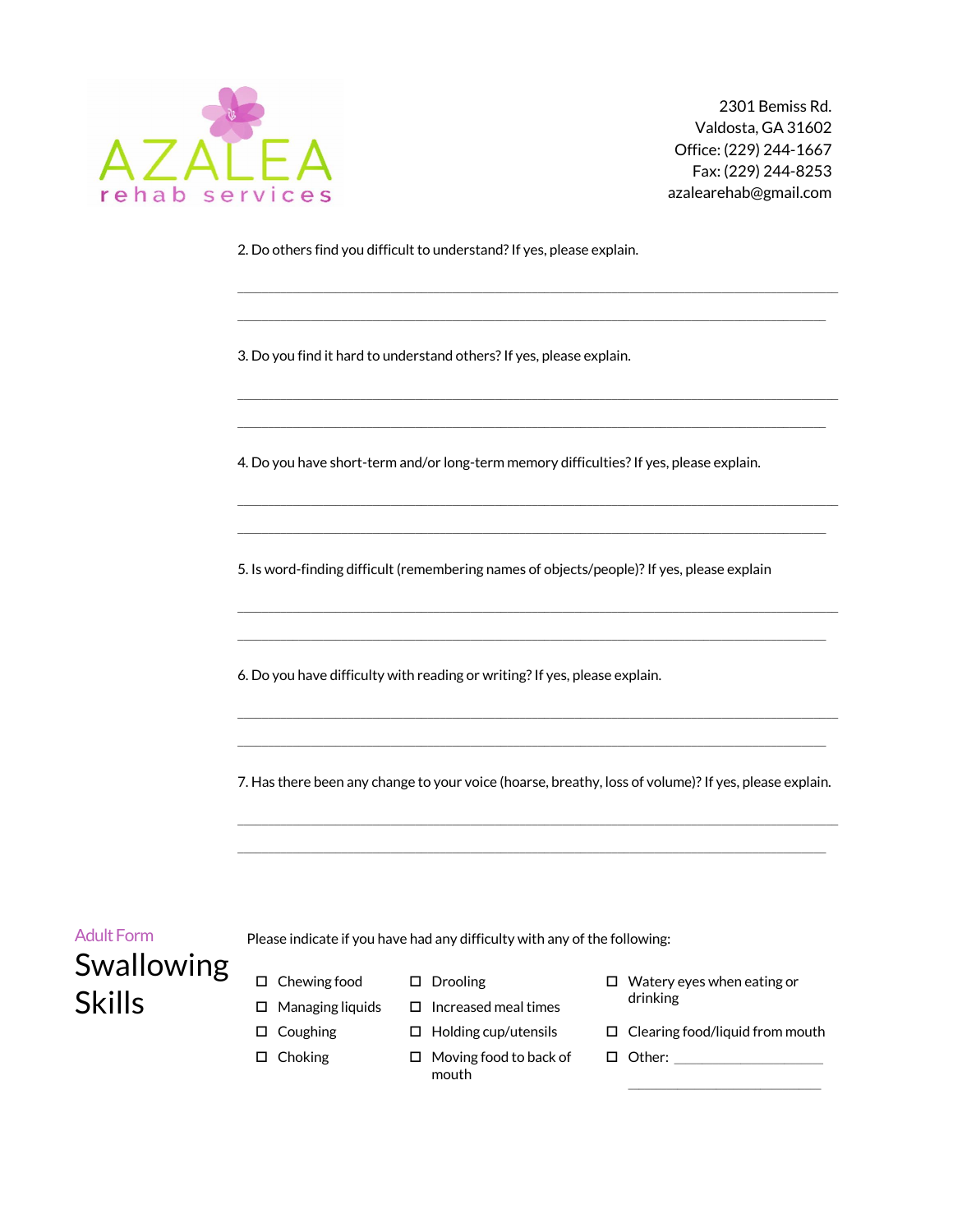

| <b>Adult Form</b> | 1. Please describe your swallowing problem.                             |
|-------------------|-------------------------------------------------------------------------|
| Clinical          |                                                                         |
| Dysphagia         |                                                                         |
| Background        | 2 Are there any current diagnoses of the problem? If yes please explain |

2. Are there any current diagnoses of the problem? If yes, please explain.

\_\_\_\_\_\_\_\_\_\_\_\_\_\_\_\_\_\_\_\_\_\_\_\_\_\_\_\_\_\_\_\_\_\_\_\_\_\_\_\_\_\_\_\_\_\_\_\_\_\_\_\_\_\_\_\_\_\_\_\_\_\_\_\_\_\_\_\_\_\_\_\_\_\_\_\_\_\_\_\_\_\_\_\_\_\_\_\_\_\_\_\_\_\_\_\_\_\_ \_\_\_\_\_\_\_\_\_\_\_\_\_\_\_\_\_\_\_\_\_\_\_\_\_\_\_\_\_\_\_\_\_\_\_\_\_\_\_\_\_\_\_\_\_\_\_\_\_\_\_\_\_\_\_\_\_\_\_\_\_\_\_\_\_\_\_\_\_\_\_\_\_\_\_\_\_\_\_\_\_\_\_\_\_\_\_\_\_\_\_\_\_\_\_\_

 $\_$  ,  $\_$  ,  $\_$  ,  $\_$  ,  $\_$  ,  $\_$  ,  $\_$  ,  $\_$  ,  $\_$  ,  $\_$  ,  $\_$  ,  $\_$  ,  $\_$  ,  $\_$  ,  $\_$  ,  $\_$  ,  $\_$  ,  $\_$  ,  $\_$  ,  $\_$  $\Box$ 

3. What is your past medical history regarding swallowing issues?

Adult Form Vocal Hygiene

& Abuse

Please mark any behaviors that apply to you.

- $\square$  Excessive speaking
- $\square$  Job-related speaking
- $\square$  Shouting/yelling
- $\square$  Excessive laughing
- $\square$  Throat clearing
- $\square$  Cough
- $\square$  Heavy lifting/pushing/ pulling
- $\square$  Active sports fan
- $\square$  Heartburn/reflux

 $\square$  Constipation

- $\square$  Emotional/mental stress
- $\square$  Alcohol use
- □ Other: \_\_\_\_\_\_\_\_\_\_\_\_\_\_\_\_\_\_\_\_\_\_\_\_\_\_\_

Please describe your smoking history.

- $\square$  I am a current smoker, and I smoke \_\_\_\_\_\_\_\_\_\_ packs per day.
- $\Box$  I am a former smoker, and I quit on \_\_\_\_\_\_ /\_\_\_\_\_ / \_\_\_\_\_.
- $\square$  I have never smoked.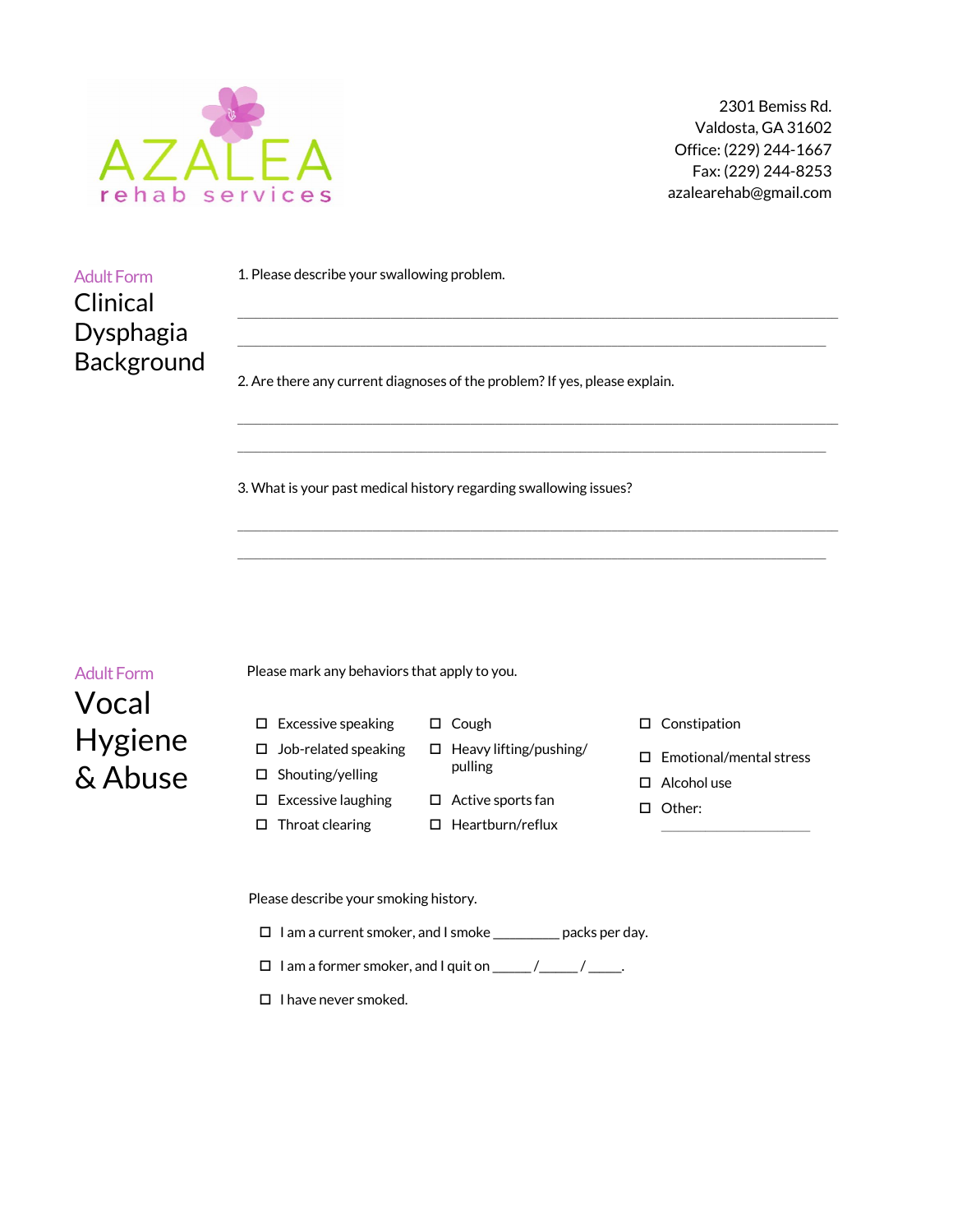

## Assignment of Benefits

| Patient Name                                                                | Date                                   |  |
|-----------------------------------------------------------------------------|----------------------------------------|--|
| Employer                                                                    |                                        |  |
| Insurance Company                                                           |                                        |  |
| Social Security No. / ID No.                                                |                                        |  |
| I hereby instruct and direct ________________________<br>out and mailed to: | Insurance Company to pay by check made |  |

#### **Azalea Rehab Services**

Or, if my current policy prohibits direct payment to the provider, I hereby also instruct and direct you to make out the check to me and mail it as follows:

#### **2301 Bemiss Rd., Valdosta, GA 31602**

for the professional or medical expense benefits allowable, and otherwise payable to me under my current insurance policy as payment toward the total charges for the professional services rendered.

#### THIS IS A DIRECT ASSIGNMENT OF MY RIGHTS AND BENEFITS UNDER THIS POLICY.

This payment will not exceed my indebtedness to the above-mentioned assignee, and I have agreed to pay, in a current manner, any balance of said professional service charges over and above this insurance payment.

A photocopy of this Assignment shall be considered as effective and valid as the original.

I also authorize the release of any information pertinent to my case to any insurance company, adjuster or attorney involved in this case.

Dated at \_\_\_\_\_\_\_\_\_\_\_\_\_\_\_\_\_\_\_\_\_ this \_\_\_\_\_\_\_\_\_\_\_\_\_\_\_ day of \_\_\_\_\_\_\_\_\_\_\_\_\_\_\_\_\_\_\_\_\_\_\_\_\_\_, 20\_\_\_\_\_\_.

\_\_\_\_\_\_\_\_\_\_\_\_\_\_\_\_\_\_\_\_\_\_\_\_\_\_\_\_\_\_\_\_\_\_\_\_\_\_\_\_\_\_\_\_\_\_\_\_\_\_\_\_\_\_\_\_\_\_\_\_\_\_\_\_\_\_\_\_\_\_\_\_\_\_\_\_\_\_\_\_\_\_\_\_\_\_\_\_\_\_\_\_\_\_\_\_\_\_\_\_\_\_\_

\_\_\_\_\_\_\_\_\_\_\_\_\_\_\_\_\_\_\_\_\_\_\_\_\_\_\_\_\_\_\_\_\_\_\_\_\_\_\_\_\_\_\_\_\_\_\_\_\_\_\_\_\_\_\_\_\_\_\_\_\_\_\_\_\_\_\_\_\_\_\_\_\_\_\_\_\_\_\_\_\_\_\_\_\_\_\_\_\_\_\_\_\_\_\_\_\_\_\_\_\_\_\_

Signature of Policyholder Signature of Witness Signature of Witness

Signature of Claimant, if other than Policyholder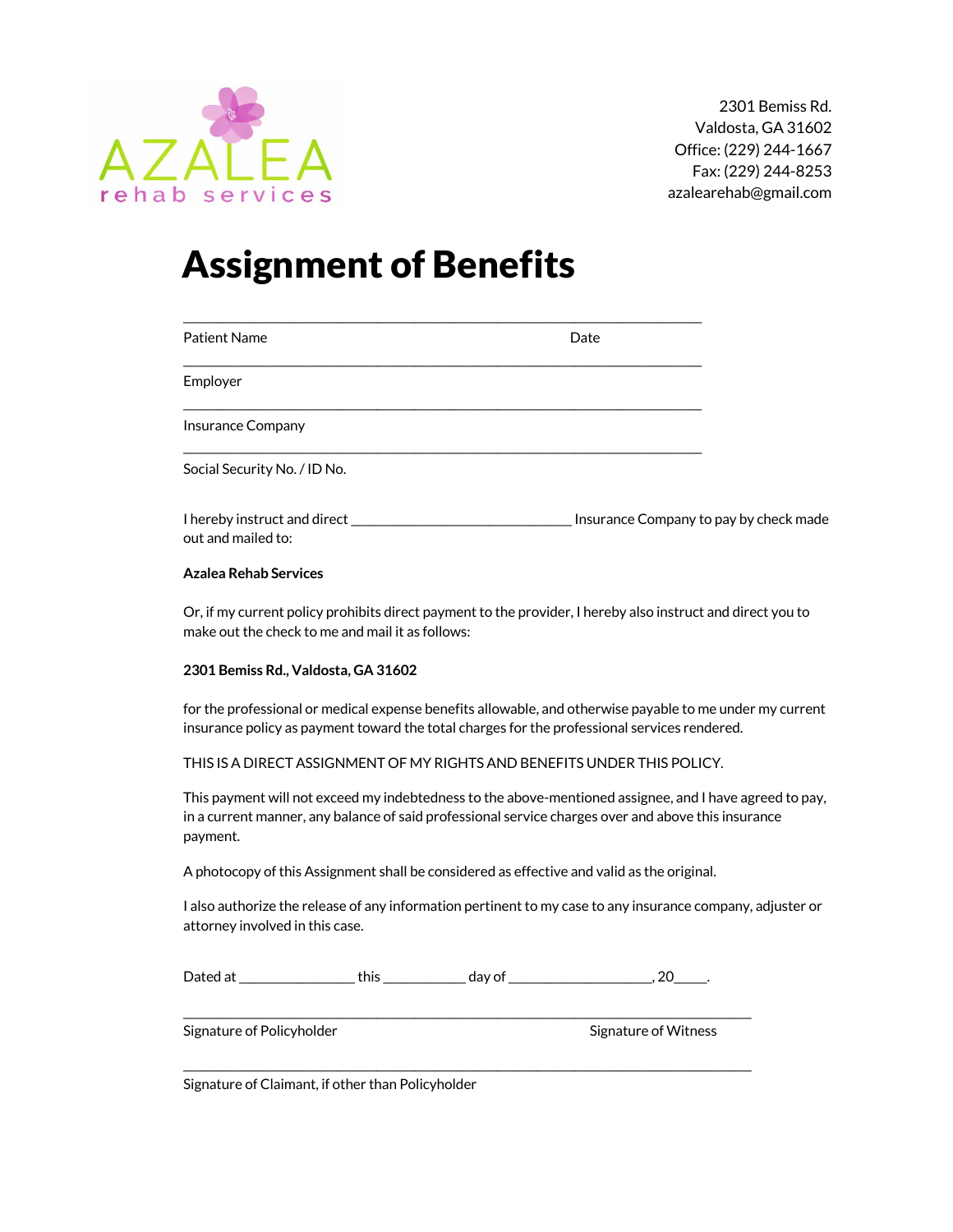

# Patient Consent Form

The undersigned hereby give permission to Azalea Rehab Services to make photographs, videos, or recordings for use in evaluations, treatment planning and for possible publication in various scholarly journals, and for academic and teaching purposes including lectures and demonstrations or for the website. Azalea Rehab Services also reserves the right to allow students to observe treatments performed on its clients.

The undersigned hereby waives any and all claims against Azalea Rehab Services, its employees and agents in any matter whatsoever relating to the said photographs, films, videotapes, sounds recordings, written material, and/or student observations and approves their use.

\_\_\_\_\_\_\_\_\_\_\_\_\_\_\_\_\_\_\_\_\_\_\_\_\_\_\_\_\_\_\_\_\_\_\_\_\_\_\_\_\_\_\_\_\_\_\_\_\_\_\_\_\_\_\_\_\_\_\_\_\_\_\_\_\_\_\_\_\_\_\_\_\_\_\_\_\_\_\_\_\_\_\_\_\_\_\_\_\_\_\_\_\_\_\_\_\_\_\_\_\_\_\_

\_\_\_\_\_\_\_\_\_\_\_\_\_\_\_\_\_\_\_\_\_\_\_\_\_\_\_\_\_\_\_\_\_\_\_\_\_\_\_\_\_\_\_\_\_\_\_\_\_\_\_\_\_\_\_\_\_\_\_\_\_\_\_\_\_\_\_\_\_\_\_\_\_\_\_\_\_\_\_\_\_\_\_\_\_\_\_\_\_\_\_\_\_\_\_\_\_\_\_\_\_\_\_

Patient's Name Date

Signature of Patient, Parent or Guardian Theorem and Relation